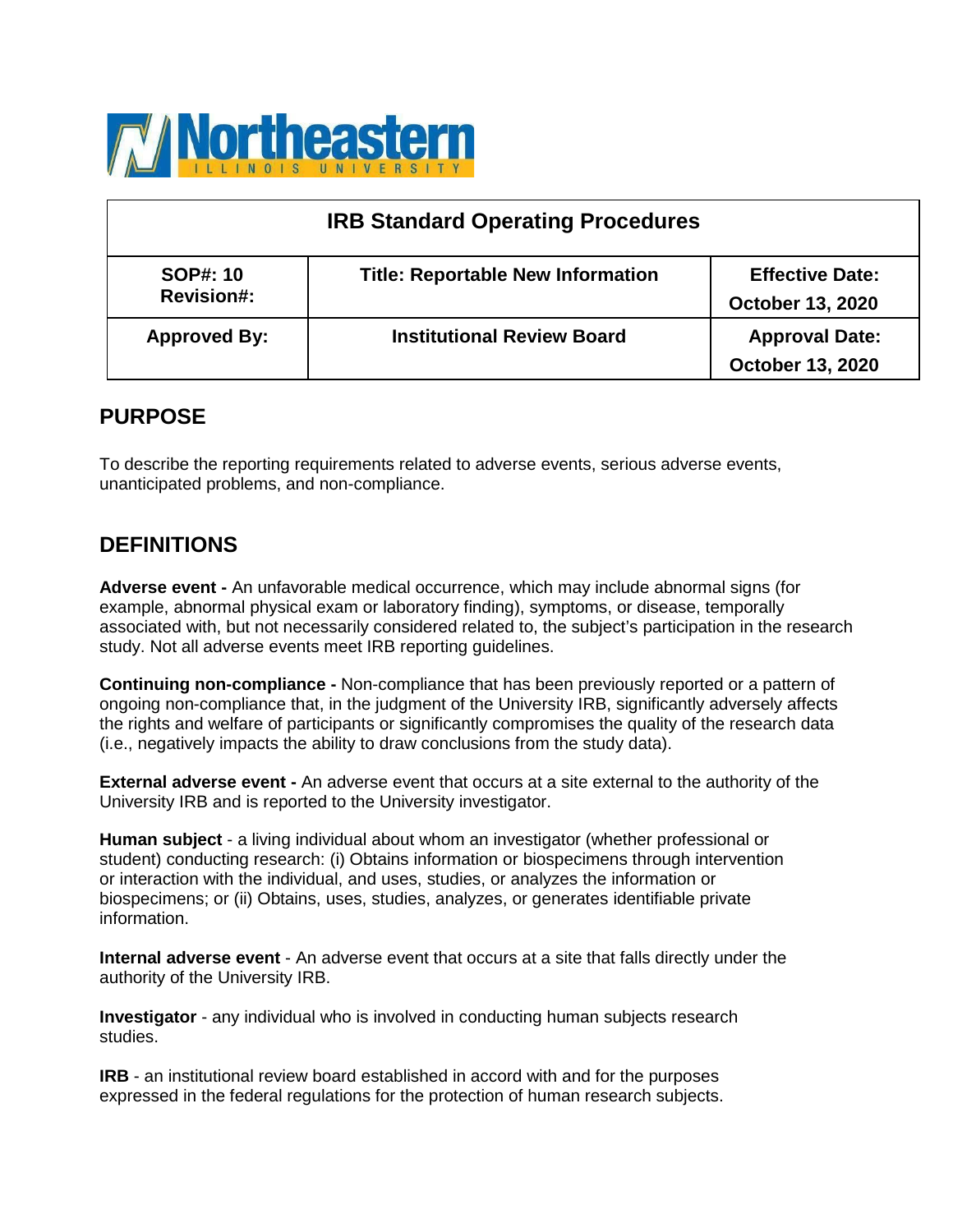**Non-compliance**: Failure on the part of the investigator or any member of the study team to follow the terms of University IRB approved protocol or to abide by applicable laws or regulations, or University IRB policies. This includes protocol deviations.

Incidents of non-compliance *on the part of research participants which do not involve risk* need not be reported to the IRB.

**Possibly Related to the Research Intervention:** In the opinion of the principal investigator, there is a reasonable possibility that the incident, experience, or outcome may have been caused by the procedures involved in the research.

**Probably Related to the Research Intervention**: In the opinion of the principal investigator, the incident, experience or outcome more likely than not was caused by the procedures involved in the research.

**Serious Adverse Event or Suspected Adverse Reaction**: An adverse event or suspected adverse reaction is considered "serious" if, in the view of either the investigator or sponsor, it results in any of the following outcomes: Death, a life threatening adverse event, inpatient hospitalization or prolongation of existing hospitalization, a persistent or significant incapacity or substantial disruption of the ability to conduct normal life functions, or a congenital anomaly/ birth defect. Important medical events that may not result in death, be life-threatening, or require hospitalization may be considered serious when, based upon appropriate medical judgment, they may jeopardize the patient or subject and may require medical or surgical intervention to prevent one of the outcomes listed in this definition. Examples of such medical events include allergic bronchospasm requiring intensive treatment in an emergency room or at home, blood dyscrasias or convulsions that do not result in inpatient hospitalization, or the development of drug dependency or drug abuse.

**Serious non-compliance**: Non-compliance that, in the judgment of the University IRB, significantly adversely affects the rights or welfare of participants, or significantly compromises the quality of the research data. Examples of non-compliance that are considered to meet the definition of serious non-compliance include, but are not limited to:

- 1. performing non-exempt human subject research without obtaining prospective University IRB approval
- 2. implementing substantial modifications to a research study without obtaining prospective University IRB approval
- 3. failing to systematically obtain research subjects' informed consent as required by the IRB approved protocol
- 4. failing to comply with federal regulations governing human subject protections (this includes activities of the University IRB and/or University IRB Office staff)

**Unanticipated**: Unforeseeable at the time of its occurrence.

**Unanticipated Problem Involving Risks to Human Subjects or Others**: Any accident,

experience, or outcome that meets all of the following criteria:

- 1. Unexpected in terms of nature, severity, or frequency;
- 2. Related, or possibly related, to a subject's participation in the research;
- 3. Places subjects or others at a greater risk of harm (including physical, psychological, economic, or social harm) than was previously known or recognized.

**Unanticipated Adverse Device Effect**: Any serious adverse effect on health, safety or any life-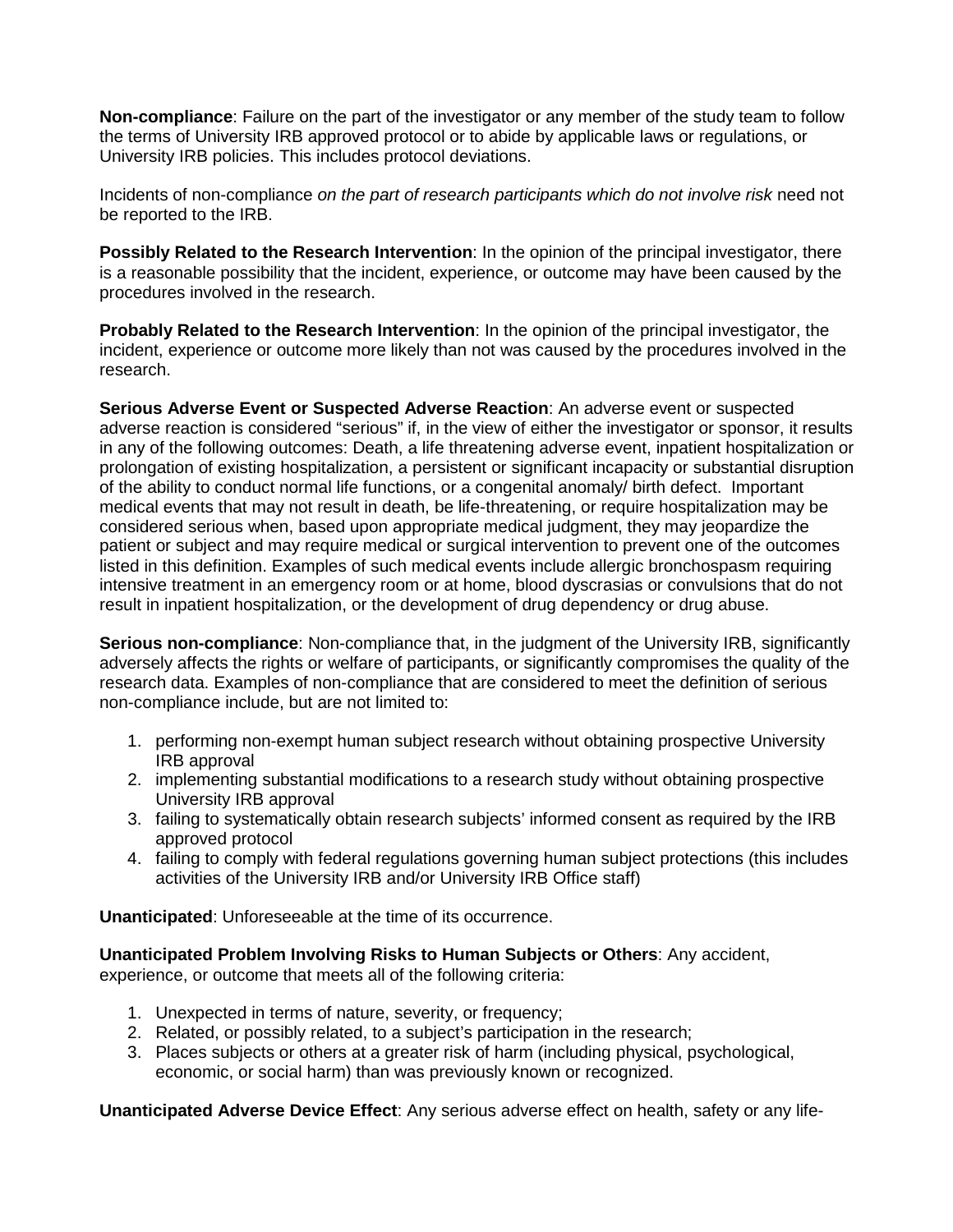threatening problem or death caused by, or associated with, a device, if that effect, or problem, or death was not previously identified in nature, severity or degree of incidence in the investigational plan or application (including a supplementary plan or application), or any other unanticipated serious problem associated with a device that relates to the rights, safety or welfare of subjects.

**Unexpected Adverse Event**: Not identified by nature, severity or frequency in the investigator's brochure, sponsor protocol or current University IRB-approved research protocol or informed consent document, taking into account the characteristics of the subject population being studied.

## **POLICY**

### **General Reporting Requirements for Adverse Events That Are Unanticipated Problems Involving Risk To Subjects Or Others**

Outlined below are the requirements for reporting to the IRB. Note that investigators may have additional reporting obligations as specified by the study sponsor or oversight agency. Investigators who serve as sponsor-investigators of an IND or IDE also have additional reporting obligations to the FDA. Sponsor-investigators must also maintain a log of adverse events. Maintenance of an adverse event log is a best practice for all clinical investigators.

Unless subject to different IRB reporting requirements by a federal agency, investigators must report to the IRB:

- 1. **Internal Adverse Events** that are (i) Unexpected, (ii) **Related or Possibly Related to the Research Intervention**, and (iii) serious or otherwise suggests that the research places the subject or others at a greater risk of harm (including physical, psychological, economic or social harm) than was previously known or recognized.
- 2. **External Adverse Events** that are (i) Unexpected; (ii) **Related** to the Research Intervention and (iii) Serious or otherwise suggests that the research places subjects or others at greater risk than was previously recognized.

Please note that the vast majority of Adverse Events will not meet the definition of an Unanticipated Problem Involving Risk to Subjects or Others and need not be reported to the IRB. Expected Adverse Events or Adverse Events which are determined by the investigator to be unrelated to the Research Intervention will not be reviewed by the IRB.

Adverse Events that meet the University IRB's reporting requirements must be reported to the IRB office as follows:

### **Internal Adverse Events**

- Internal Adverse Events which are unexpected, fatal or life-threatening, and related or possibly Related to the Research Intervention must be reported to the IRB within 24 hours of learning of the event. (*Note: It is recognized that the information available during this 24 hour period may not be sufficient to permit accurate completion of the required adverse event reporting forms. However, the IRB should, at a minimum, be notified of the fatal or lifethreatening internal adverse event during this time frame, with subsequent follow-up submission of a more detailed written report.*)
- All other internal Adverse Events will be reported to the IRB within 5 working days of the investigator learning of the event.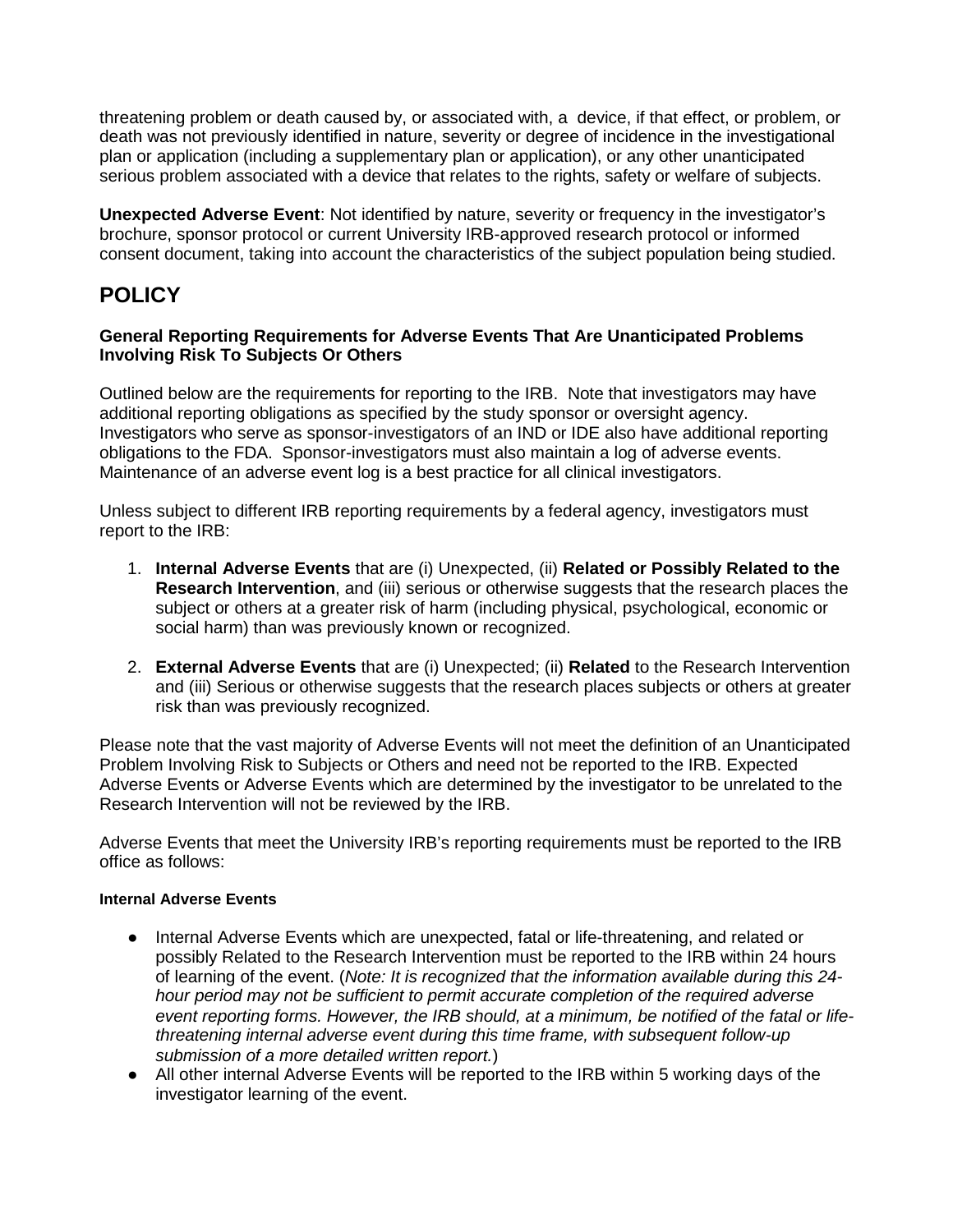#### **External Adverse Events**

- External Adverse Events which are Unexpected, Serious AND suggest that the research places subjects or others at greater risk than was previously recognized and Related to the Research Intervention will be reported to the University IRB within 5 working days of their receipt by the University or the investigator.
- Ideally, adverse events occurring in subjects enrolled in a multicenter study should be submitted to a monitoring entity for review and analysis.
- The report of the adverse event to the University IRB should include confirmation as to whether the external site reported the event to their IRB and to a monitoring entity.
- The University IRB may act with regard to the local study in response to the external adverse event (e.g., suspend the local study enrollment, but will not report the event to a federal agency or sponsor, unless required by the local action).

### **General Reporting Requirements for Unanticipated Problems Involving Risk to Subjects or Others and Non-compliance**

- 1. **Unanticipated problems** which meet the following definition of "any accident, experience or outcome" that meets *all three* of the following criteria must be reported:
- unexpected in terms of nature, severity, or frequency;
- related, or possibly related, to a subject's participation in the research;
- places subjects or others at a greater risk of harm (including physical, psychological, economic, or social harm) than was previously known or recognized.

Examples of types of unanticipated problems that must be reported to the IRB include:

- any accidental or intentional deviation from the IRB-approved protocol that involves risks (e.g., missed safety labs, incorrect dosing or labeling);
- any deviation from the protocol taken without prior IRB review to eliminate apparent immediate hazard to a given research subject;
- any publication in the literature, safety monitoring report, interim result, or other finding that indicates an unexpected increase in the risk to benefit ratio of the research;
- any complaint of a subject that indicates an unanticipated risk or which cannot be resolved by the research staff;
- any other untoward event that affects the welfare or the privacy, confidentiality or other rights of research subjects or members of their family (e.g. lost or stolen research data);
- any other untoward event that presents a risk to investigators and research staff involved in the conduct of the research.
- 2. Incidents of **non-compliance**, which meet the following must be reported:
- Failure on the part of the investigator or any member of the study team to follow the terms of University IRB approved protocol or to abide by applicable laws or regulations, or University IRB policies that:
	- adversely affect that rights and welfare of human subjects, or
	- significantly compromises the quality of the research data Incidents of non-compliance *on the part of research participants which do not involve risk* need not be reported to the IRB (i.e., failure to turn in a medication diary).

Examples of non-compliance that must be reported to the IRB include (but are not limited to):

• Performing non-exempt human subject research without obtaining prospective University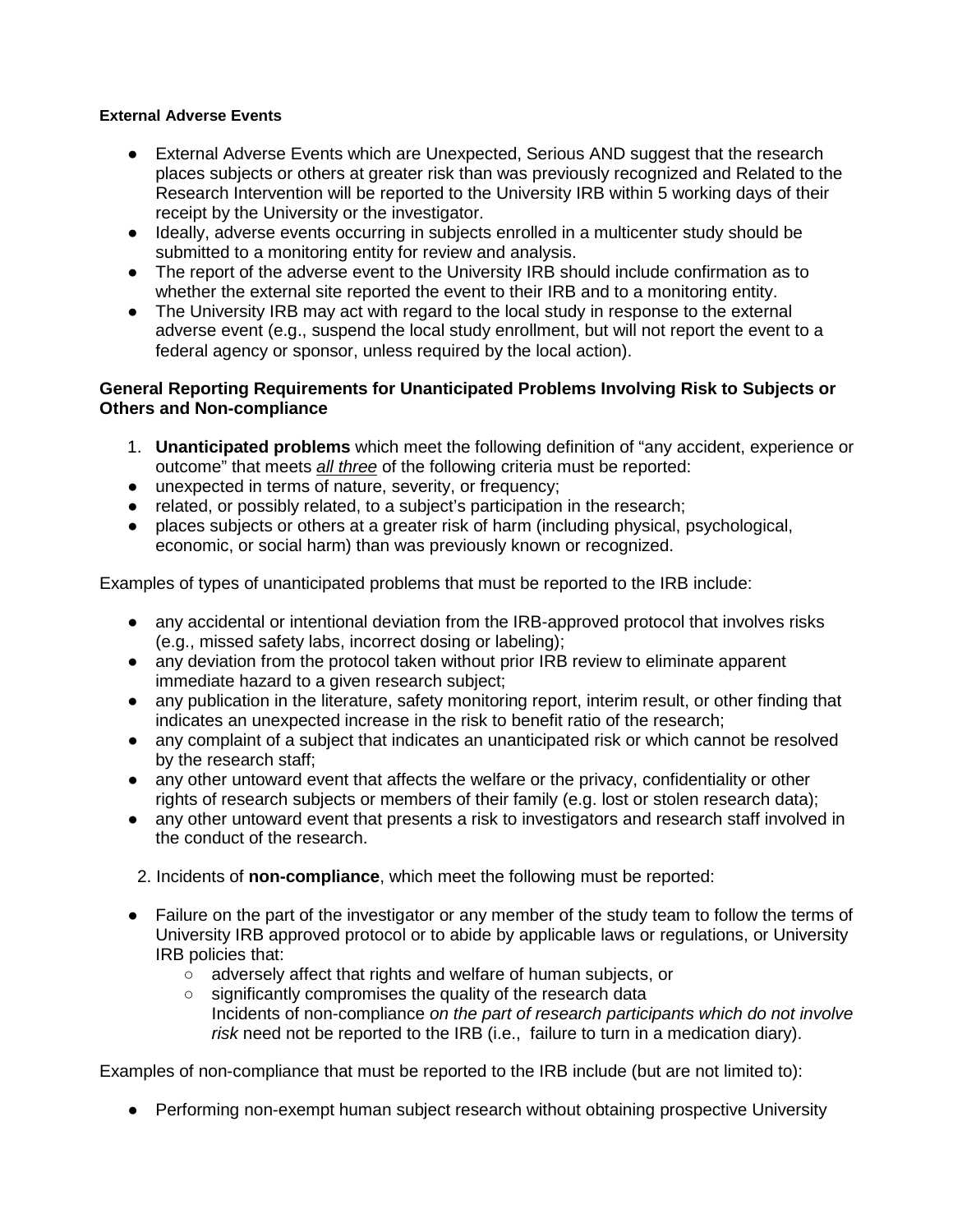IRB approval;

- Implementing protocol modifications without obtaining prospective IRB approval;
- Initiating research activities prior to obtaining consent;
- Altering from the informed consent process as described in the IRB approved protocol
- Having research activities performed by individuals who are not sufficiently trained or credentialed to perform the task;
- Obtaining consent using an outdated consent form, when the new consent form contained new information that may have caused the subject to change their mind about participating;
- Conducting research during a lapse in IRB approval;
- Not adhering to inclusion/exclusion criteria;
- Enrolling more subjects than were approved in the protocol of a greater than minimal risk study;
- Performing research at an unapproved site;
- Failure on the part of IRB staff involved in research review or oversight to abide by applicable laws or regulations, or Northeastern Illinois University IRB policies.

Investigators are to submit all Unanticipated Problems Involving Risks to Human Subjects or Others that are Possibly or Definitely Related to the research and incidents of reportable Non-compliance within 5 working days of the investigator becoming aware of the reportable event/reportable new information.

## **RESPONSIBILITIES**

Execution of SOP: Researchers, IRB

For studies approved through the Axiom Mentor electronic submission system, Investigators must use the online Adverse Event submission process in order to submit a report. Investigators can find detailed information regarding the reporting process here. In the case of paper submissions, or in the event that the Axiom Mentor system cannot be used, Investigators are required to submit reports to [irb@neiu.edu.](mailto:irb@neiu.edu)

Internal Adverse Events (IAE) and External Adverse Events (EAE) reported to the University IRB will be received and promptly made available to the Research Compliance Coordinator, the IRB Chair and the IRB Vice Chair.

## **Possible NEIU IRB Actions**

The University IRB takes whatever actions are deemed necessary to address the unanticipated problem(s). Examples of actions that might be taken include, but are not limited to:

- 1. Investigating the Event by:
	- Requesting additional records or information about the event and its outcome;
	- $\circ$  Interviewing the involved investigators, research staff, and/or research subjects;
	- Interviewing other individuals who may have knowledge of the event;
	- Requesting an independent audit of the event/protocol or of other related protocols.
- 2. Implementing Administrative Actions, such as:
	- Requesting the IRB Chair (or Vice Chair) to meet with the involved investigator and/or research staff, and the appropriate department chair and/or dean to discuss the event/problem;
	- Requesting a corrective plan of action and/or written standard operating procedures from the involved investigator and/or his/her department chair or dean;
	- Requiring members of the research team to participate in pertinent training and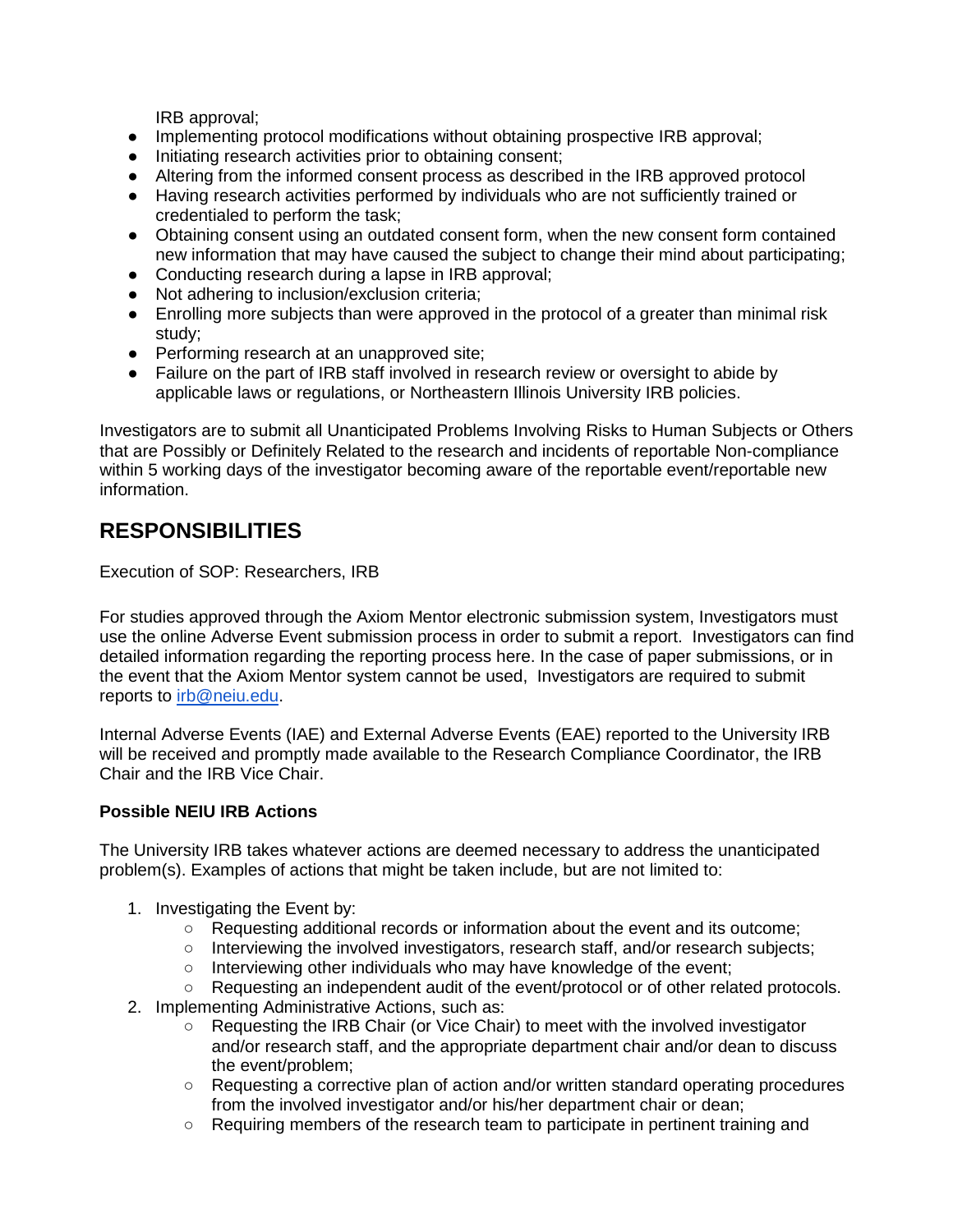education programs;

- Notifying other organizational entities (e.g., legal counsel, institutional risk management, the Authorized Institutional Official, the Research Integrity Officer, the UPMC Clinical Trials Office, UPMC Privacy Officer) as warranted;
- Suspending the PI's privilege to serve as a PI or requiring a replacement of the PI for the protocol(s) in question.
- 3. Requiring Modifications of the Associated Protocol, such as:
	- Instructing the investigator to develop an addendum consent form to provide Information concerning the event to subjects currently enrolled in the study;
	- Requiring the investigator to perform additional follow-up or monitoring of the enrolled subjects;
	- Revising the timeframe for continuing University IRB review.
- 4. For **multi-center studies** if the IRB or the local investigator proposes changes to the protocol or informed consent document/process, in addition to those proposed by the study sponsor or the coordinating center, the IRB should request in writing that the local investigator discuss the proposed modifications with the study sponsor or coordinating center and submit a response or necessary modifications for review by the IRB.
- 5. Terminating or Suspending University IRB Approval of the Research Study When terminating or suspending some or all research activities, the University IRB will consider what additional actions the principal investigator or institution should take in order to protect the rights and welfare of current human subjects. These additional actions may include but are not limited to:
	- $\circ$  Transferring the human subjects to another research study (i.e., based on equivalent inclusion/exclusion criteria);
	- Making arrangements for clinical care outside the research;
	- Allowing continuation of some research activities under the supervision of an independent monitor;
	- Requiring or permitting follow-up of the human subjects for safety reasons;
	- Requiring adverse events or outcomes to be reported to the University IRB and the sponsor;
	- Notifying current human subjects of the University IRB's decision to terminate or suspend the research study;
	- Notifying former human subjects of the University IRB's decision to terminate or suspend the research study.
- 6. Requiring other action as determined to be appropriate by the University IRB committee.
- 7. Requiring no further action.

### **Regulations**

- $\bullet$  45 CFR 46.103(b)(5)
- 21 CFR 56.108(b) (1), 312.53 (c) (vii) and 312.66 Investigators are required to report promptly to the IRB all unanticipated problems involving risks to human subjects or others
- OHRP Guidance on Reviewing and Reporting Unanticipated Problems Involving Risks to Subjects or Others and Adverse Events [\(https://www.hhs.gov/ohrp/regulations-and](https://www.hhs.gov/ohrp/regulations-and-policy/guidance/reviewing-unanticipated-problems/index.html)[policy/guidance/reviewing-unanticipated-problems/index.html\)](https://www.hhs.gov/ohrp/regulations-and-policy/guidance/reviewing-unanticipated-problems/index.html)
- NIH Biosafety and Recombinant DNA Policy [\(https://osp.od.nih.gov/biotechnology/biosafety](https://osp.od.nih.gov/biotechnology/biosafety-and-recombinant-dna-activities/)[and-recombinant-dna-activities/\)](https://osp.od.nih.gov/biotechnology/biosafety-and-recombinant-dna-activities/)
- Standard Operating Procedures for the Education and Compliance Office for Human Subject Research [\(http://www.ecohsr.pitt.edu/SOPs/\)](http://www.ecohsr.pitt.edu/SOPs/)

### **Author Reference**